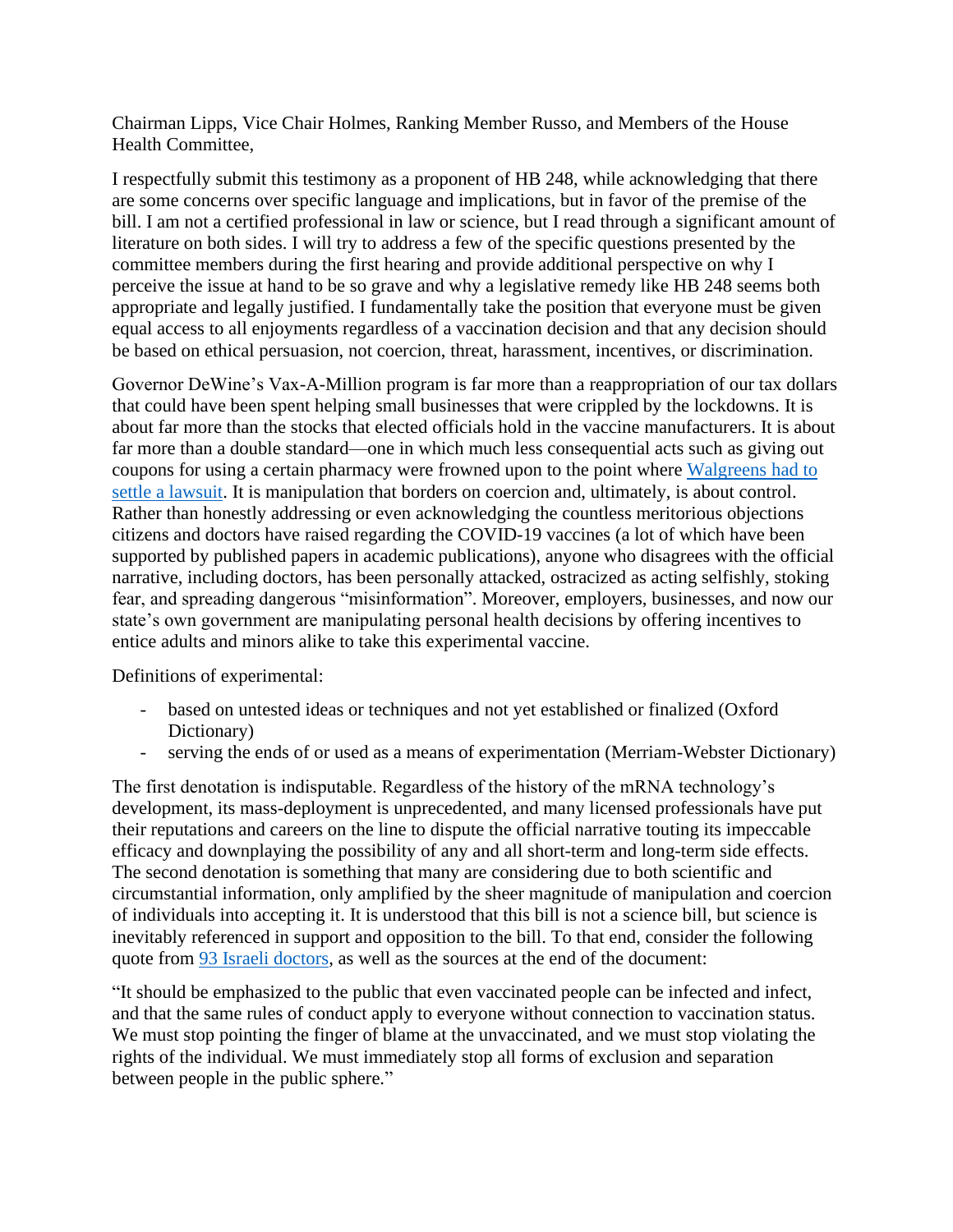Corporations that possess a large share of essential markets such as food, retail, health care, finance; institutions like universities; and the government officials subservient to corporate influence, are leading the charge in the manipulative tactics. This is the main issue that needs to be swiftly resolved. Each individual should perform a voluntary risk-benefit analysis based on all the facts available and make an informed choice on his or her own body and not be treated as a second-class citizen for taking a course of action with which others disagree.

Remarks on Common Statutory Considerations, Including Civil Rights and Response to Rep. Lepore-Hagan's Question on Comparing HB 248 to a Woman's Right to Choose The following deals primarily with government-instituted requirements which are explicitly banned under this bill. The next section deals with precedent that supports the power to enact the premise of the bill, especially on private institutions.

We are told constantly that Roe v. Wade is the law of the land, whether we like it or not. If we are to believe that this precedent is to be accepted, then it seems that the same logic applies in arguments against vaccination mandates, vaccine passports, and even mask requirements. Note the following excerpt:

"This right of privacy, whether it be founded in the Fourteenth Amendment's concept of personal liberty and restrictions upon state action, as we feel it is, or ... in the Ninth Amendment's reservation of rights to the people, is broad enough to encompass a woman's decision whether or not to terminate her pregnancy."

The court refuted the proposition that a life should be considered to begin at conception, noting a perceived lack of consensus among scholars in "medicine, philosophy, and theology" on that point. The same may be true of any attempt to establish that a government would have a compelling interest to support vaccination mandates and mask requirements. A world in which the government's power to restrict abortions is limited, while at the same time not applying the same reasoning to vaccine and mask mandates, seems like a double standard. Colloquially, arguing "my body, my choice" in support of abortion but not in support of vaccine choice also seems like a double standard. Those that object to mask and vaccine requirements could easily argue that such government-imposed mandates cause distress and harm to physical and mental health, as well as infringe on medical privacy.

The often-cited Jacobson case, which occurred much earlier than many relevant laws and decisions, some of which are contained in the next section, dismissed dissenting scientific conclusions and the prospect of adverse impacts on the individual partially because the court assumed that the legislative body took that information into account when instituting the smallpox vaccine mandate in good faith. The end of this document contains links to scientific arguments against blanket policies of mandating masks and vaccines. However, it is conceivable that good faith generically is absent if, in a hypothetical scenario, a legislature is found to make decisions based on personal interests, such as inside trading to make bank on health-related stocks, including those of vaccine, mask, and respirator manufacturers, for example. Recall that [a](https://drive.google.com/file/d/1vtR4uY8rQWCi6kjg5KIrMjEDto5JCxtX/view)  [judge in Ashland County concluded that the Ohio Department of Health's insinuation that a](https://drive.google.com/file/d/1vtR4uY8rQWCi6kjg5KIrMjEDto5JCxtX/view)  [restaurant failing to enforce a mask mandate qualified as an immediate danger to public health](https://drive.google.com/file/d/1vtR4uY8rQWCi6kjg5KIrMjEDto5JCxtX/view)  [was "never factually established nor scientifically demonstrated".](https://drive.google.com/file/d/1vtR4uY8rQWCi6kjg5KIrMjEDto5JCxtX/view) If anything, the implication of Jacobson's granting of expansive police powers to the state should embolden the legislature with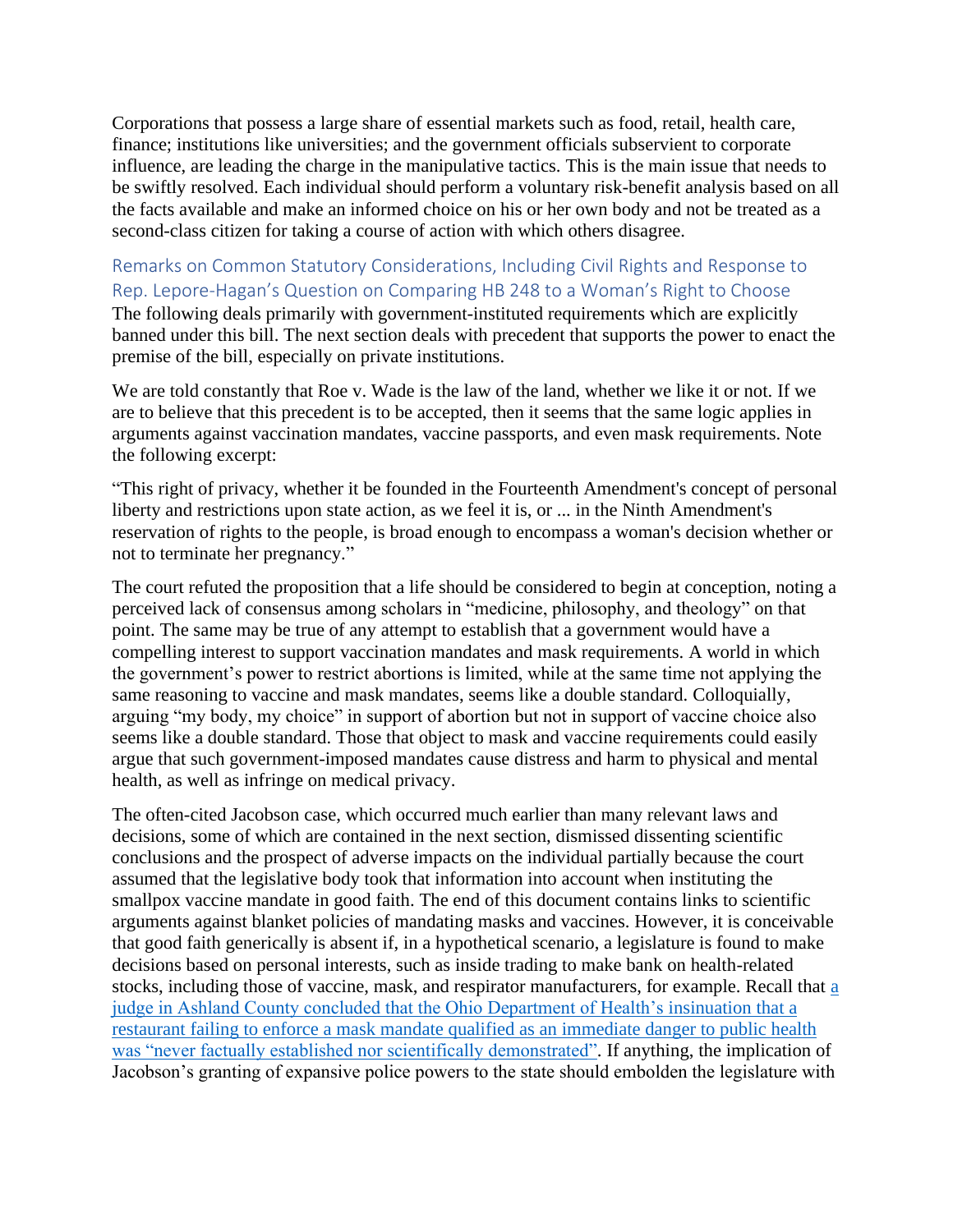regard to the constitutionality of the premise of the bill. Protecting individuals from being coerced into making a medical decision seems like a compelling government interest.

## Precedent That Justifies Provisions on Private Businesses, Including Addressing Rep. Cutrona's Concerns on Infringing Upon Property Rights

Conceivably, precedent that can be argued to have eroded the fundamental rights of citizens, especially when continually built upon, has its effects on the court of public opinion. Some constitutional attorneys like KrisAnne Hall fundamentally disagree with the notion of "protected classes", arguing that either every category under the sun should be a protected class or nothing should be considered a protected class, in part based on the property rights of private establishments. This commentary was in response to [the Supreme Court's decision in Bostock v.](https://www.supremecourt.gov/opinions/19pdf/17-1618_hfci.pdf)  [Clayton County, in which Justice Gorsuch concluded that sexual orientation fell under the](https://www.supremecourt.gov/opinions/19pdf/17-1618_hfci.pdf)  [category of "sex" in existing law, and, therefore, the plaintiff's civil rights were violated for](https://www.supremecourt.gov/opinions/19pdf/17-1618_hfci.pdf)  [having been fired by his employer for the reason of being](https://www.supremecourt.gov/opinions/19pdf/17-1618_hfci.pdf) homosexual. It is also understood that Ohio is an at-will state, but [attorneys can still build](https://www.youtube.com/watch?v=aNYoLdIPRt4) a discrimination case, such as by discovering whether or not an employer's stated reason for firing an employee, such as submitting a report late, is consistent with historical employment decisions. Regardless, such is always addressable by the legislature.

All this to say that protected classes have been created by federal laws such as the Americans with Disabilities Act and Civil Rights Act, as well as on a state level with Chapter 4112 of the Ohio Revised Code, to include race, color, religion, sex, national origin, age, and disability. There is even the Genetic Information Nondiscrimination Act, which prohibits health care and employer discrimination on the basis of genetic information, including genetic testing and family medical history. Some argue that vaccination status is already within the protected class of disability due to disability including perceived impairments, of which a medical condition of perceived lack of immunity to a certain disease is a part. However, explicitly adding it at a state level would remove the possibility of arbitration. There may be special cases such as a one-onone relationship with an at-risk individual and a secretary that warrant special attention before anything is finalized, but it seems reasonable to at the very least treat vaccination status as a protected class. It is conceivable that immunocompromised individuals also maintain rights under the Americans with Disabilities Act by nature of their medical condition, and HIV explicitly.

The larger problem that needs to be resolved is the mega-corporations using their influence to drive these medical decisions. It is not just about coercion and threats, but also incentives like discounts, which is putting pressure on individuals to make a medical decision in order to "fit in" rather than due to a desire to become vaccinated. In the past, [Walgreens was prosecuted by the](https://www.justice.gov/opa/pr/walgreens-pharmacy-chain-pays-79-million-resolve-false-prescription-billing-case)  [Department of Justice for offering coupons to individuals to use their pharmacy, even those that](https://www.justice.gov/opa/pr/walgreens-pharmacy-chain-pays-79-million-resolve-false-prescription-billing-case)  [used federal benefits programs contributing to fulfilling those expenses.](https://www.justice.gov/opa/pr/walgreens-pharmacy-chain-pays-79-million-resolve-false-prescription-billing-case)

"This case represents the government's strong commitment to pursuing improper practices in the retail pharmacy industry that have the effect of manipulating patient decisions." – Stuart F. Delery, Acting Assistant Attorney General for the Civil Division of the Department of Justice, on Walgreens case

Later on, this point will be elaborated upon, but in essence these corporations want to make individuals "prove" they are not a "threat", through vaccination cards, facial coverings, medical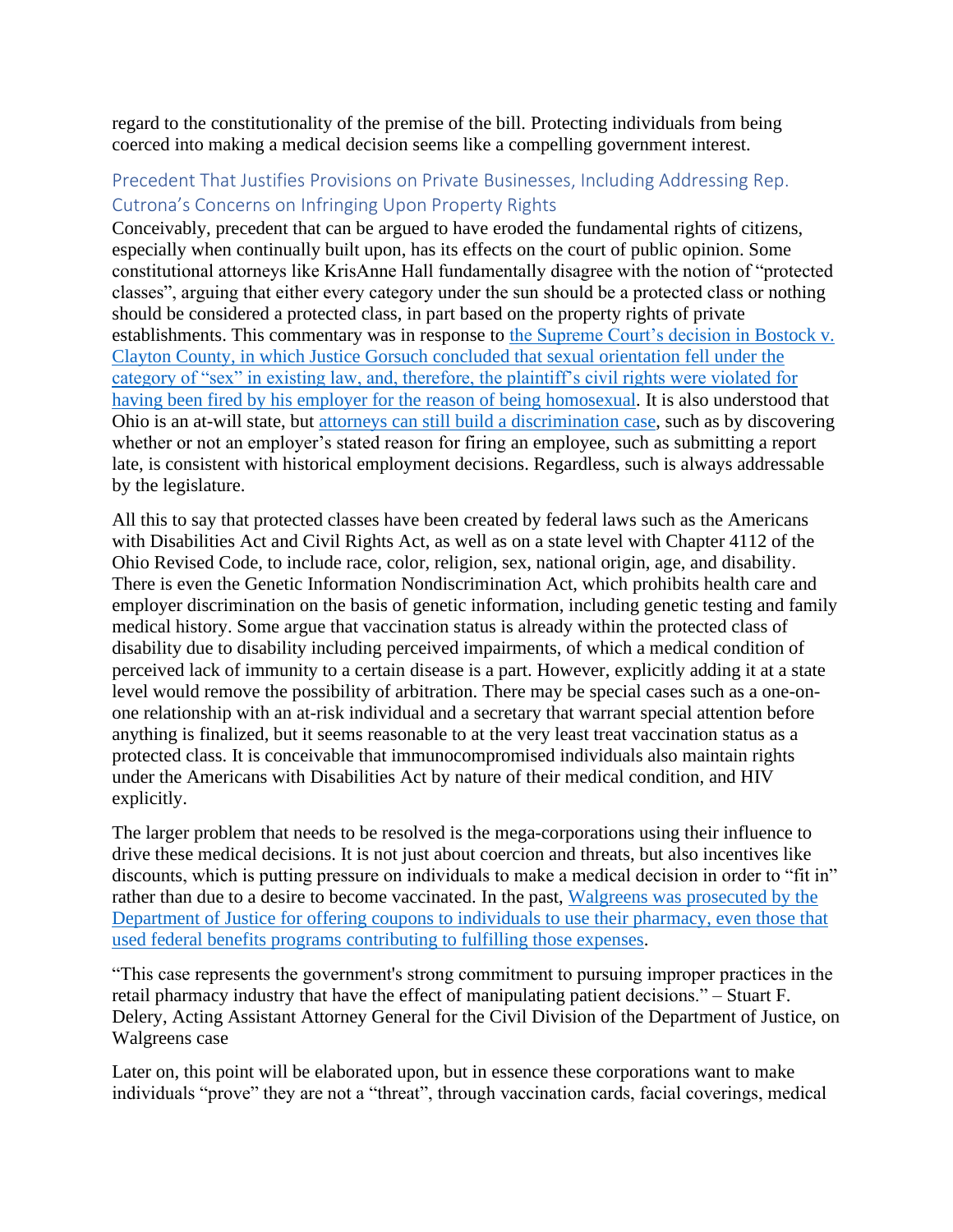documentation, negative tests, etc., irrespective of dissenting science which is plentiful, and in contradiction of the idea of due process and innocent until proven guilty. I perceive this problem to be so grave and rapidly propagating (within just the next few months) to the point where I would prefer exuberant fines and shutdowns of large corporations that go along with this discrimination. Such precedent was already set by the Ohio Department of Health unilaterally attempting similar tactics, wrong, right, or indifferent.

Once again, protecting individuals from being coerced into a medical decision as well as upholding their medical rights, equal protection, and health regardless of vaccine choice (because adverse impact is always a possibility) seems reasonable to be categorized as a compelling government interest under strict scrutiny.

# Response to Rep. Liston's Inquiry Regarding Protecting the Immunocompromised and Those with Medical Conditions Which Render Them Unable to Take the Vaccine

Most regulations on conduct by individual persons that are cited as precedent for normalizing vaccine mandates and differing treatment of individuals based on a vaccination decision, such as indoor smoking bans and seatbelt laws, deal with restricting actions, not inaction. The prospect of places of public accommodation mandating actions, such as "vaxxed or masked", deviates from such comparisons in that regard. Separately, consider the following scenarios:

- Individuals who undergo a tracheostomy are at increased risk from exposure to powders, aerosol sprays, cleaning liquids, tissues, and dust. Every time they go out into the public, there is always the possibility of unforeseen exposure to such items. Despite this, there is not a de facto ban on using such products imposed by places of accommodation to account for that small minority of individuals, but they are also not barred from access or employment of their choosing, as well as relevant accommodations for their specific condition, due to their statutory rights under laws such as the Americans with Disabilities Act. Here, the onus is on the individual to take extra precaution due to that individual's unique circumstance.
- Individuals with severe visual impairments are at an increased risk of being hit by a vehicle during a street crossing. Accommodations such as auditory traffic signals have been put in place in select locations to enhance equal access to travel, but such accommodations do not infringe on the rights of a particular individual. For example, there are no regulations that mandate a certain sound level emitted by vehicles, especially in a world with increased deployment of electric vehicles, for those that must rely on auditory perception to cross the street. It is only in the specific case that such an impairment is expressed or implied, such as by the visibility of a white cane, that a driver may be required to exercise caution in that scenario. No one is required to change their lifestyle simply for the possibility of encountering a person with a visual impairment one day.

Wrong, right, or indifferent, allowing enforced vaccination mandates is way more invasive than other laws cited as precedent. There are valid discussions that should be entertained regarding specific bill language and special cases such as an at-risk individual employing a secretary, as was brought up in the first hearing. Although it is important to ensure that any legislation does not have unintended consequences, the legislators should not lose sight of the backdrop and the overarching issue at hand. The emphasis on private institutions is an important part of vaccine legislation because mega-corporations have garnered large influence on the government (to the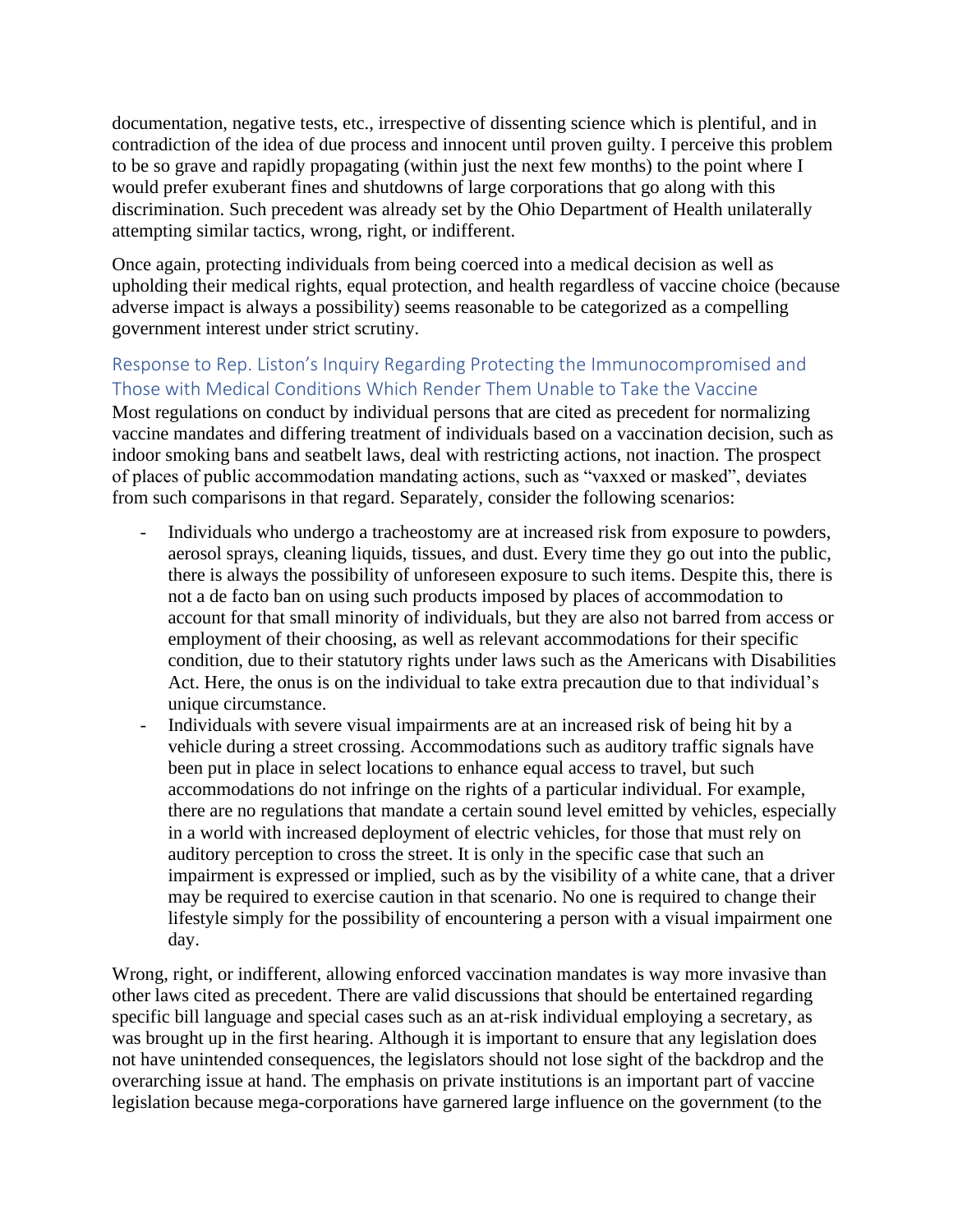point where some view large corporations and the government as one and the same), and the government and corporations are using the power they wield on Americans to compel them to make a decision about their own body. Once again, that decision should be made because they want to become vaccinated, not because their access to the supermarket, their job, or their education depends on it. Those with pro-vaccine views are free to persuade individuals of that viewpoint, but shaming, pressuring, coercing, bribing, or "positively" discriminating is a step too far. The references at the end are intended to show the COVID-19 vaccination may not be the right decision for everyone, and it should not be forced upon anyone. Even in a world where a large chunk of the population is vaccinated only because of an employer-enforced mandate, those individuals would likely have no respect for their superiors and fellow employees in favor of pushing that decision on everyone, which could lead to tension within the workplace.

Mainstream medical literature concludes high efficacy and safety in the COVID-19 vaccines. Assuming for the sake of argument that such conclusions can be taken at face value (and because those conclusions are being used to justify mandates and incentives), it should be sufficient to allow everyone to make their own medical decision based on informed consent and participate in normal life regardless of that decision. Anyone who is vaccinated should not fear coming into contact with COVID-19, because, in theory, vaccinated individuals are protected and need not worry about a severe case of COVID-19. If an unvaccinated individual is severely affected by COVID-19, such should be regarded as a consequence of that decision. Such holds true even in the case of a resurgence.

Quoting from the aforementioned letter by the Israeli doctors, "The increasingly prevalent opinion within the scientific community is that the vaccine cannot lead to herd immunity, therefore there is currently no 'altruistic' justification for vaccinating children to protect at-risk populations."

It is not even clear that the vaccine significantly prevents transmission as opposed to symptoms, which were the primary focus of the clinical trials [as noted by this editorial in Bloomberg.](https://www.bloomberg.com/opinion/articles/2020-12-21/do-covid-19-vaccines-stop-transmission-or-just-weaken-symptoms)

### Separate is Not Equal

Institutions are getting away with discrimination on the basis of COVID-19 vaccination status, and the government is largely allowing it. Cleveland State University announced that they would not allow unvaccinated students to reside in on-campus housing, while Centner Academy in Miami, Florida banned vaccinated teachers from interacting with students. The inflammatory rhetoric directed at those objecting to mandatory masks and vaccination has paved the way for division and segregation among the vaccinated and unvaccinated. In essence, a group of people is being regarded as inferior, but rather than judging them based on their choice of faith or their race, they are being treated as second-class citizens because of a personal medical decision.

### Papers, Please

Why did the [FBI](https://www.ic3.gov/Media/Y2021/PSA210330) and [45 state Attorneys General, including our own,](https://www.wfmynews2.com/article/news/local/2-wants-to-know/nc-leads-the-fight-against-fake-covid-vaccine-cards-sold-online-nc-ag-josh-stein-leads-44-other-attorneys-general/83-a853c71d-98f2-48fc-a56b-e092a6f6afea) make such a big deal about fake vaccination cards? The "vaxxed or masked" campaign, along with the lifting of certain health orders only for vaccinated individuals, should answer that question. How will such edicts, whether enforced by government or corporations, that have differing sets of rules based on vaccination status be enforced if retained for the foreseeable future? In essence, citizens will be compelled to show their vaccination cards to enjoy the freedoms they took for granted, threatened with jail time for presenting a fake vaccination card. Proof of vaccination may be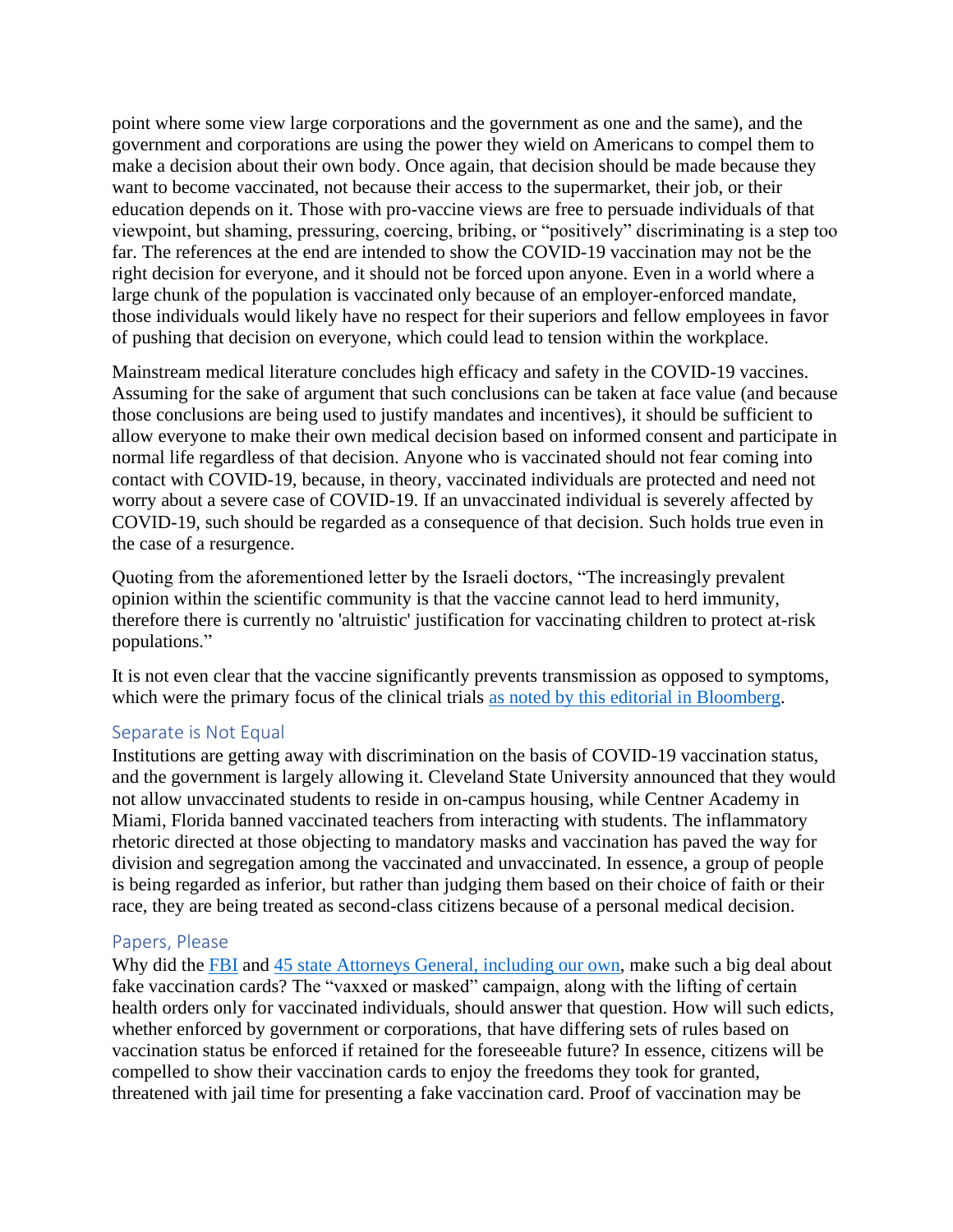shifted to a digital certificate depending on the level of perceived impact of fake vaccination cards. Furthermore, it seems that those who do not want the vaccine will be compelled to wear a mask in public.

Such is the basis for warnings that leaving the aforementioned unchecked will lead to the twentyfirst century yellow star; in a "vaxxed or masked" world, a mask may be a symbol for everyone to see, mock, demean, insult, assault, and discriminate against the inferior class of citizens—not based on their faith, social status, or race, but based on a personal health decision. Rather poetically, [the Morrisons supermarket in England went viral for requiring individuals with](https://toresays.com/2021/02/18/the-new-order-uk-edition-plagiarized-adolf-hitlers-playbook/)  [medical exemptions to mask mandates to wear nothing other than a yellow sticker](https://toresays.com/2021/02/18/the-new-order-uk-edition-plagiarized-adolf-hitlers-playbook/) in the name of making others "feel safe". More broadly, it seems that corporations want to compel Americans to show something to prove they are not a threat to enjoy the freedoms they have on paper whether that be a vaccination card, medical documentation detailing a condition justifying an "acceptable" exemption, or a mask. Perhaps one of the clearest indications that this ordeal is more about control and submission as opposed to protecting the public is that any type of facial covering, even a bandanna or a neck gator, is considered more appropriate than unvaccinated and unmasked, despite even mainstream literature concluding that such coverings are worse than doing nothing, not to mention the downplaying of side effects of both masks and the vaccine.

"No shoes, no service" protects businesses from liability if someone were to become injured, such as by stepping on glass. "No shirt, no service" is for indecent exposure. There have never been sweeping mandates to wash your hands when going into a public place. I have heard accounts from friends that some of the businesses with COVID-19 mandates hypocritically fail to routinely clean commonly-touched equipment such as card scanners at checkout. In addition, I have heard numerous accounts of citizens that have observed infrastructure being set up at businesses that appear to deal with verifying one's vaccination status.

If you believe that this scenario is not going to happen, what is the harm in making sure of that?

We will enter this dystopian future only if you look the other way regarding such policies within your jurisdiction. You do not have to passively allow this to occur. It need not be a partisan issue.

"What is right is not always popular and what is popular is not always right." – Albert Einstein

# REMEMBER YOUR OATH.

Appendix: Articles and Scientific Literature to Demonstrate COVID-19 Vaccination and "Vaxxed or Masked" is Not Right for Everyone, May Not be Effective, and Could be Harmful

- I. COVID-19 Vaccination
	- a. "Informed consent disclosure to vaccine trial subjects of risk of COVID-19 vaccines worsening clinical disease" <https://onlinelibrary.wiley.com/doi/10.1111/ijcp.13795>
	- b. "Worse Than the Disease? Reviewing Some Possible Unintended Consequences of the mRNA Vaccines Against COVID-19" <https://ijvtpr.com/index.php/IJVTPR/article/view/23>